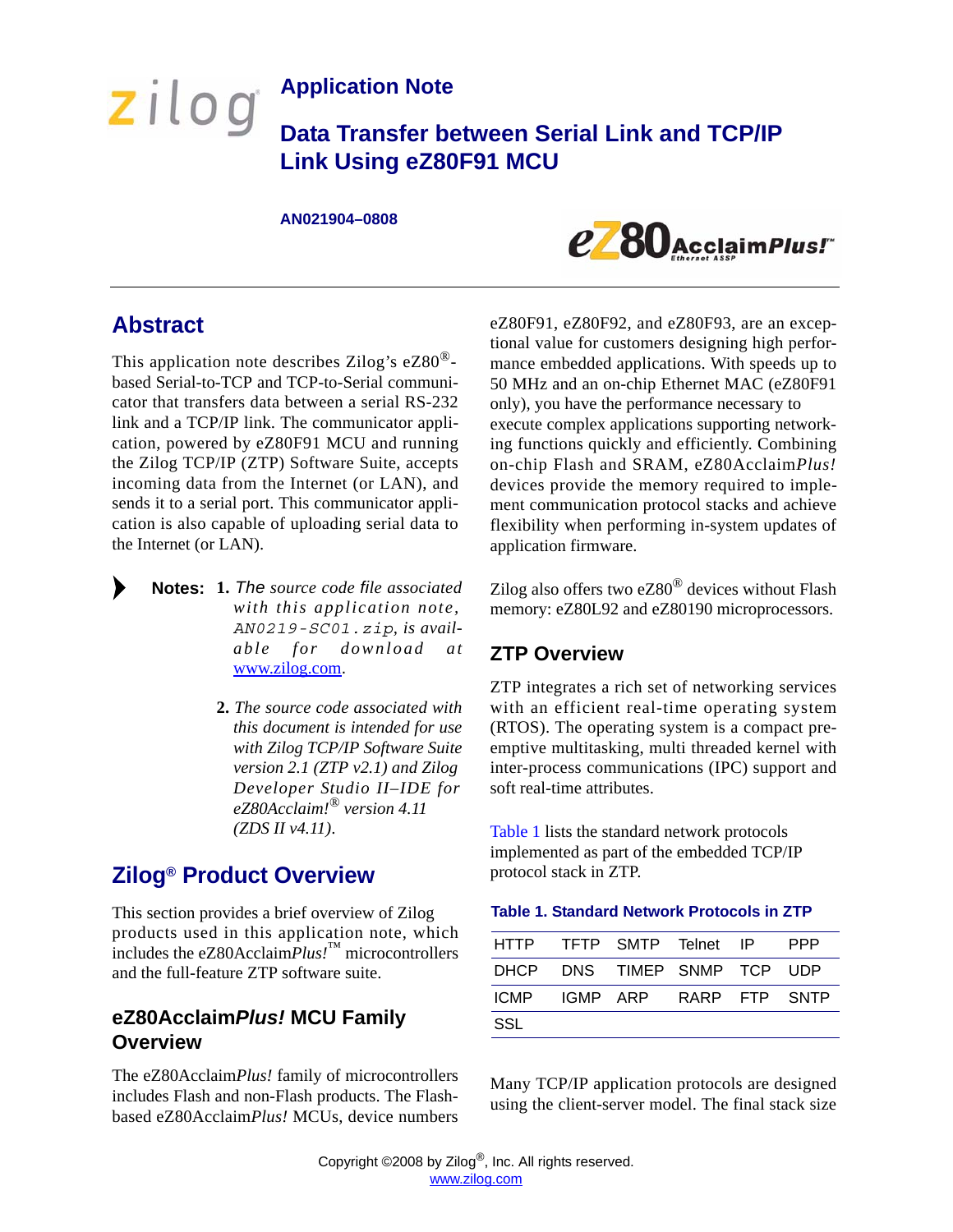is link-time configurable and determined by the protocols included in the build.

## **Discussion**

The Serial-to-TCP and TCP-to-Serial communicator application provides an excellent interface for controlling web-enabled devices. Web-enabling a device that serves as a source of data to an external processing device is convenient via the internet. This method of communication provides a connectivity between serial devices and the Internet. Often, web-enabled devices output data through a serial UART-compatible channel. This data output can be a continuous stream, or series of data packets offering greater reliability in terms of communication. However, a remote device featuring a UART communications port can contain information that can be processed by another external processing device, such as a CPU.

Sending information to this external processing device can be accomplished by using a web-enabling device such as a Serial-to-TCP interface. This method of information transfer results in a throughput performance that offers a significant improvement over current communication methods, such as modems or low-end ISDN. (Integrated Services Digital Network)



**Figure 1. Serial-to-TCP Interface Block Diagram**

### <span id="page-1-0"></span>**Theory of Operation**

[Figure 1](#page-1-0) displays a Serial-to-TCP interface block diagram. This Serial-to-TCP interface functions as a Serial-to-TCP and TCP-to-Serial converter. The eZ80<sup>®</sup> device acts as a webserver to provide an interface between the serial link and the TCP link. One end of the eZ80 device is connected to a

HTML (web) page using the CGI function interface, and the other end is connected to a serial device using the UART driver interface. One end of the eZ80F91 webserver transmits/receives data from the HTML (web) page using the CGI function interface. The other end of this webserver is connected to the serial device (HyperTerminal) to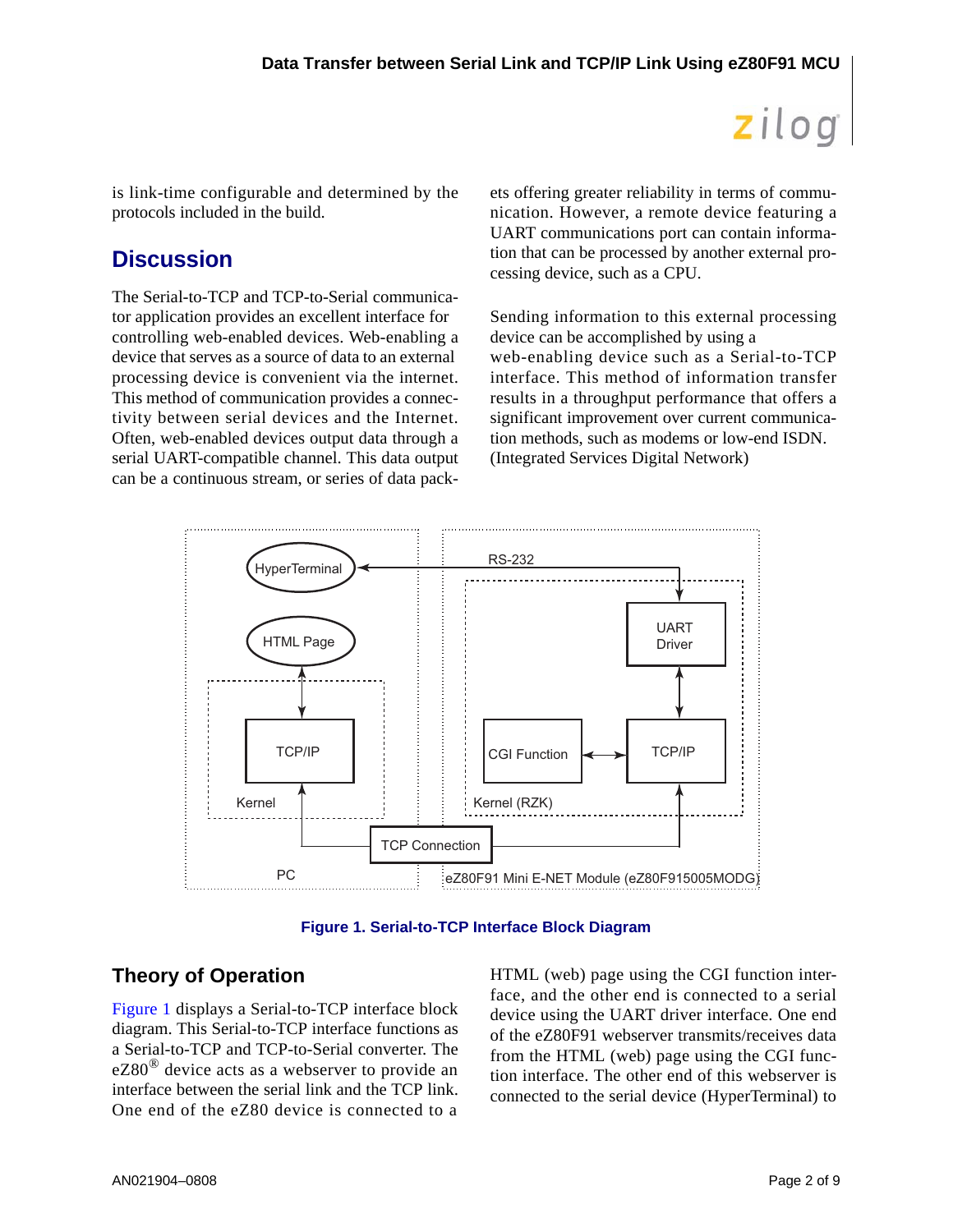transmit and receive data from this end, using the UART driver interface.

## **Developing the Communicator Application**

This section discusses the software implementation for the Serial-to-TCP and TCP-to-Serial communicator application.

### **Software Implementation**

[Figure 2](#page-2-2) displays a software flow control diagram illustrating the main function block for the Serialto-TCP interface. The Serial-to-TCP and TCP-to-Serial communicator application is implemented in two software modules: [Serial Interface Module](#page-2-0) and [TCP Interface Module](#page-2-1).

#### <span id="page-2-0"></span>**Serial Interface Module**

The serial interface module uses the HyperTerminal application as a serial input/output device. Whenever you press a key, the **Serial Read** thread continuously reads the data from the UART driver and stores this data in the **Current** buffer. If the **Current** buffer is full or if you hit the **Enter** key, this data is transferred from the **Current** buffer to the **TCP** buffer. The **TCP** window reads the data from the **TCP** buffer and updates the **Serial Read** window. The **data-upload** CGI function uploads the data to the HTML page after receiving repeated requests from the browser.

#### <span id="page-2-1"></span>**TCP Interface Module**

The TCP interface module uses the **TCP** window (HTML web page) which contains two separate windows for writing and reading data. After you click the **Submit** button, the **TCP Write** window transfers the data to the buffer using the CGI function interface. The **TCP Read** window is updated automatically and continuously.

The **TCP-to-serial** CGI function interface reads the data from the HTML page on receiving a request from the browser. This browser request is generated after you click the **Submit** button at the **TCP Write** window. The browser request updates the **serial** buffer with the current received data, and uploads the data to the serial driver for transmission over the serial link (HyperTerminal in this case).



<span id="page-2-2"></span>**Figure 2. Software Flow Control Diagram**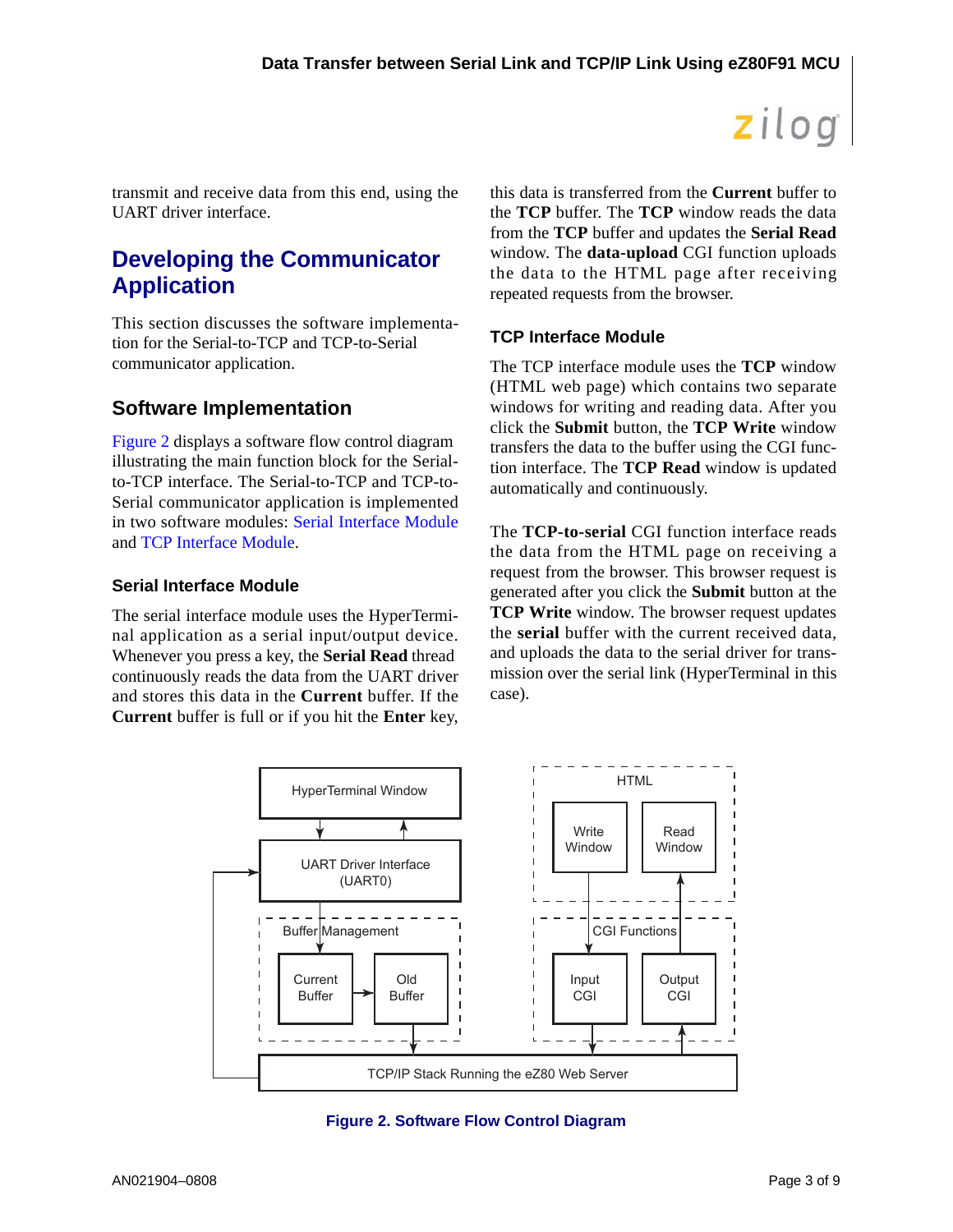### **Adding and Integrating Serial-to-TCP Interface Files to ZTP**

The Serial-to-TCP and TCP-to-Serial communicator application described in this document requires the ZTP Software Suite, the interface board, and the eZ80F91 Mini Ethernet Module (eZ80F915005MOD) included in the eZ80F91 Modular Development Kit. For more information on the eZ80F91 Mini Ethernet Module, refer to *eZ80F91 Mini Enet Module Product Specification (PS0236)*.

For Serial-to-TCP and TCP-to-Serial functionality, the files specific to the demo must be added and integrated to the ZTP stack before it is downloaded onto the eZ80F91 Mini Ethernet Module. This section provides details of adding the Serialto-TCP interface files to the ZTP stack.

The Serial-to-TCP interface files that must be added to the ZTP project files are available in the AN0219-SC01.zip file available for download at [www.zilog.com](http://www.ZiLOG.com).

The demo files are of the following types:

- **•** C (\*.c) files
- **•** HTML (\*.htm) files

The ZTP stack is available at [www.zilog.com](http://www.ZiLOG.com) and can be downloaded to a PC with a user registration key. ZTP can be installed in any user-specified location. By default, the installation path is:

C:\Program Files\Zilog

*See* [Equipment Used](#page-6-0) *[on page 7](#page-6-0) for* **Note:***ZTP and ZDS II version used in this application note.*

Follow the steps below to add and integrate the Demo files to the ZTP stack:

1. Download ZTP v2.1. Browse to the location where ZTP is downloaded.

2. Download the AN0219-SC01.zip file, and extract its contents to a folder on your PC.

The AN0219-SC01 folder contains the following two folders: \S2TCP\_Demo \S2TCP\_Website.Mini

- 3. Copy all the \*.htm/\*.html files located in the \AN0219-SC01\S2TCP\_Website.Mini folder to the ..\ZTP\SamplePrograms\website.Mini directory.
- 4. Copy all the \*.c files located in the \AN0219- SC01\S2TCP\_Demo folder to the ...\ZTP\SamplePrograms\ZTPDemo directory.
- 5. Launch ZDS II for eZ80Acclaim!<sup>®</sup>4.11, and open the website.zdsproj project file located in the following path:

..\ZTP\SamplePrograms\website.Mini

6. Click **Project Files** and select **Add Files to Project** to add all the  $*$ .htm (web) files located in the ..\ZTP\SamplePrograms\website.Mini folder to the website.zdsproj project.

The  $\star$ . htm files to be added are: S2TCP.htm call\_cgi.htm serial\_to\_tcp.htm

7. Open the website.c file from within ZDS II, and add the following prototype declarations to it:

```
// HTML pages
extern const struct staticpage 
call cgi htm;
extern const struct staticpage 
serial to tcp htm;
extern const struct staticpage 
S2TCP_htm;
// CGIs
extern INT16 S2TCP_cgi(struct 
http_request *request);
```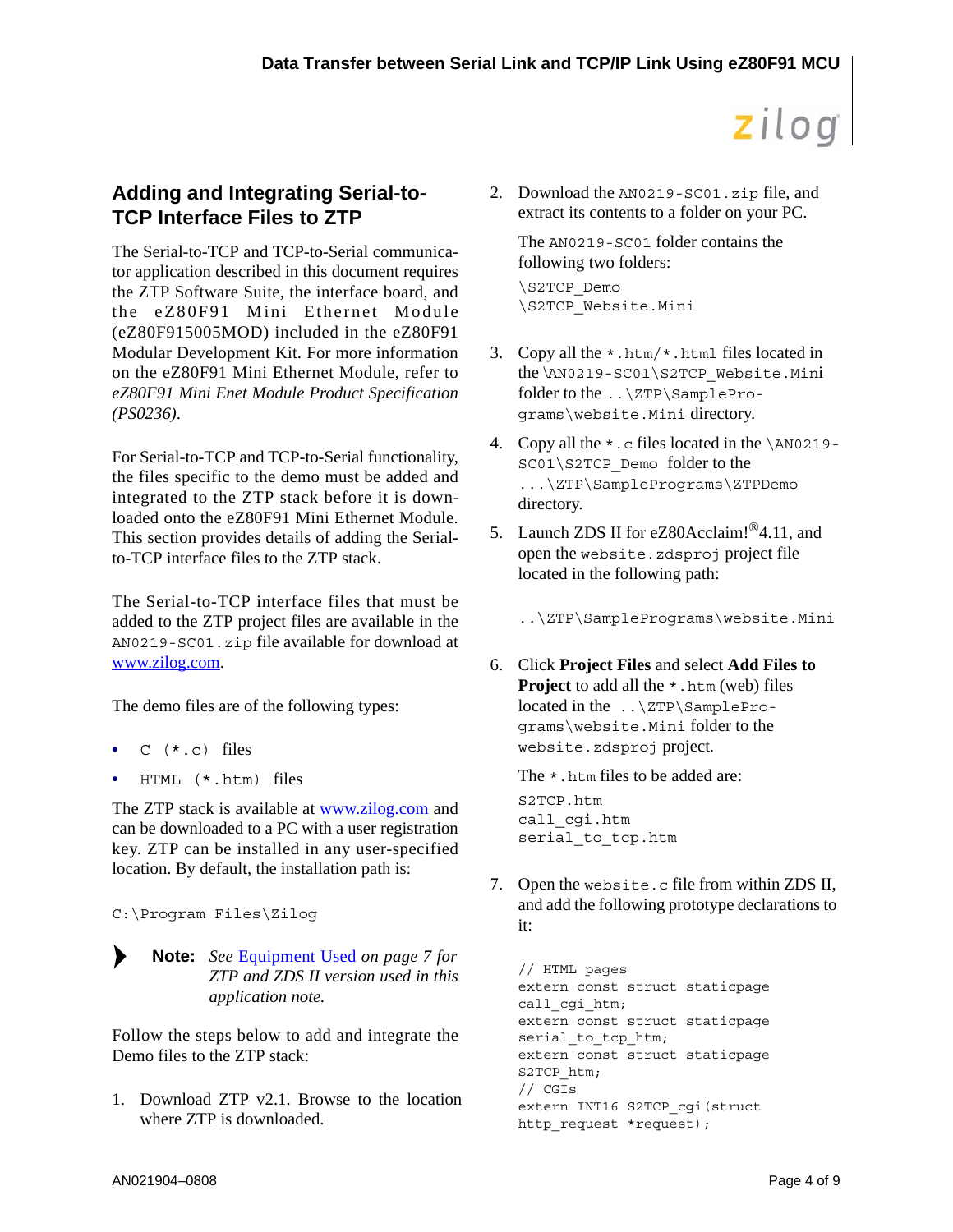extern INT16 SerialRead\_cgi(struct http request \*request);

8. The Webpage website [] array that contains information about HTML pages is located in the website.c file. Replace the last line of this array, {0, NULL, NULL, NULL} with the following code snippet:

```
{HTTP_PAGE_STATIC, "/S2TCP.htm", 
"text/html", &S2TCP_htm },
{HTTP_PAGE_STATIC, "/
serial to tcp.htm", "text/html",
&serial to tcp htm \},
{HTTP_PAGE_DYNAMIC, "/cgi-bin/
serial to tcp", "text/html", (struct
staticpage*)S2TCP cgi },
{HTTP_PAGE_STATIC, "/call_cgi.htm", 
"text/html", &call_cgi_htm },
{HTTP_PAGE_DYNAMIC, "/cgi-bin/
call_cgi", "text/html", 
(struct staticpage *) SerialRead_cgi 
},
\{0, NULL, NULL, NULL\}
```
9. From within ZDS II, open the main.htm file located in the \Web Files. folder. Search for second  $\langle$  /table> in the main.htm file. To create a link from the default eZ80Acclaim!<sup>®</sup> web page to the Serial-to-TCP demo, add the following code snippet above  $\lt$ /table>:

```
S2TCP<br>
&nbsp;&nbsp; <a href="S2TCP.htm" 
target="_top">TCP To Serial & 
Serial To TCP</a><br>
```
10. Build the website.zdsproj project to obtain the new library file:

Mini\_Website.lib

- 11. Close the website.zdsproj project. Copy the Mini\_Website.lib file from ...\ZTP\SamplePrograms\website.Mini to the ...\ZTP\Lib folder.
- 12. In ZDS II, open the ZTPDemo\_F91\_Mini.zdsproj project

available in the following path:

```
..\ZTP\SamplePrograms\ZTPDemo
```
#### 13. Click **Project** and **Add Files to Project** to add the S2TCP CGI.c file located in the ...\ZTP\SamplePrograms\ZTPDemo folder to the ZTPDemo\_F91\_Mini.zdsproj project.

14. Open the ZTPConfig mini.c file. For this application, DHCP is disabled; therefore, ensure the following:

UINT8 b\_use\_dhcp = FALSE

15. In the ZTPConfig\_mini.c file, locate the following BootInfo structure definition:

struct commonServers csTbl= { "172.16.6.38",/\*Default Timer server.\*/ "", /\*Default Network Timer Server (NTP) \*/ "", /\*Default rfs server\*/ "", /\*Default File Server - Not currently used\*/ "172.16.6.194",/\*Default Name Server\*/ }; struct If ifTbl[MAX NO IF]=  $\{$ /\* Interface 0 -> Ethernet Configuration\*/ {

```
&usrDevBlk[0], /*Control block for 
     this device.*/
   ETH, /* Interface type.*/
   \begin{array}{cc} \text{ETH} & \text{MTC} \\ \text{ETH} & \text{OM} \end{array}ETH_100, /* Speed ETH 100,
    ETH_10, ETH_AUTOSENCE.*/
   "172.16.6.209",/* Default IP address*/ 
   "172.16.6.1", /* Default Gateway.*/ 
   0xffffff00UL /* Default Subnet Mask.*/ 
}
};
```
The Bootrecord variable contains the network parameters and settings (in the four-octet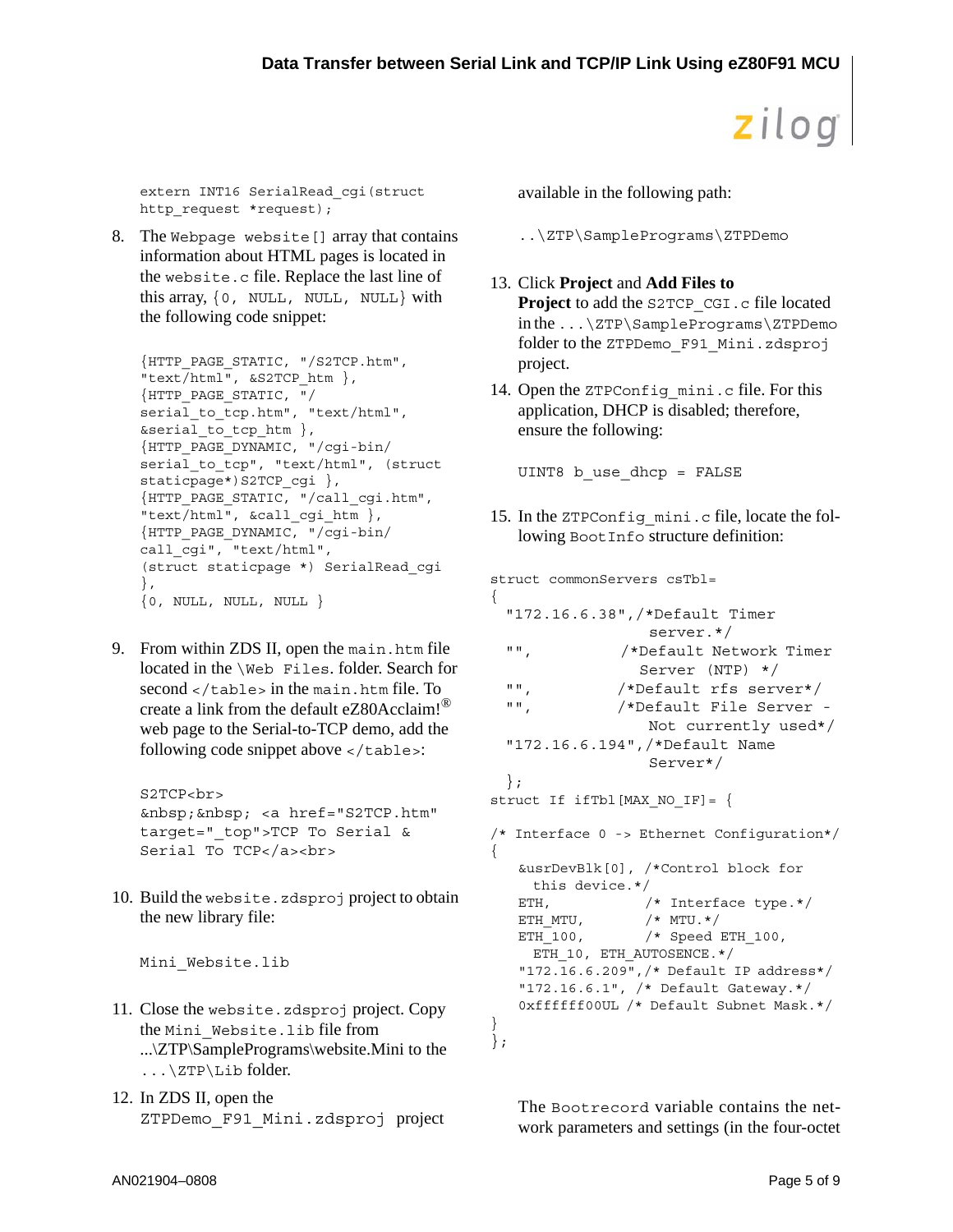dotted decimal format) that are specific to the local area network at  $\mathsf{Zilog}^{\omega}$  by default.

Modify the above structure definition with appropriate IP addresses within your local area network.

16. Open the emac conf.c file, and change the default MAC address (provided by ZTP) such that each eZ80Acclaim*Plus!*™ Development Board on the LAN contains a unique MAC address. For example:

```
INT8 
f91 mac addr [ETHPKT ALEN] = \{0x00,0x90,0x23,
0x00,0x04,0x04};
```
In the six byte MAC address listed above, the first three bytes must not be modified, and the last three bytes can be used to assign a unique MAC address to the eZ80Acclaim*Plus!* Development Board.

17. Open the main.Mini.c file located in the ZTPDemo\_F91\_Mini.zdsproj project, and add the following include file:

```
// Macros for threads.
#define PRIORITY 20 // Thread priority.
#define STACK_SIZE 512 // Stack size for 
the thread.
#define RR TICK 5 // Round robin tick
// for the schedular.
extern void SerialReadThread();
// Global variables.
// Thread handles to store.
RZK THREADHANDLE t g hthd1;
// Stack for the thread.
char g_thd1stack [ STACK_SIZE ];
```
18. In the main.Mini.c file, comment out the following code snippet located at the end of the ZTPAppEntry() function:

```
/* if (OpenSerialPort (&TTYDevID) 
== SYSERR) 
return SYSERR;*/
//shell_init(TTYDevID);
```
19. In the main.Mini.c file, add the following code snippet above the return (OK) ; statement located at the end of the ZTPAppEntry () function;

```
/********Serial-to-TCP demo********/
printf("\nSerial To TCP Ready" );
printf("\n\rangle" ) ;
g_hthd1 = RZKCreateThread
 ((RZK_NAME_t *)"Thread1",
 (RZK_PTR_t)SerialReadThread,
 NULL,
 (CADDR_t)( g_thd1stack + STACK_SIZE 
),
 PRIORITY,
 RR_TICK,
 RZK THREAD PREEMPTION |
 RZK THREAD ROUNDROBIN, 0 ) ;
if( q hthd1 == NULL ){
 printf("\nUnable to create the thread 
 #1, error description is"); 
 RZKFormatError(RZKGetErrorNum()) ;
 return -1;
}
RZKResumeThread(g_hthd1);
```

```
20. Save the files, build the project.
```
## **Testing**

This section discusses the basic setup and the equipment used to test the Serial-to-TCP and TCPto-Serial communicator application.

### **Setup**

[Figure 3](#page-6-1) displays the basic setup for testing the Serial-to-TCP and TCP-to-Serial communicator application. The communicator application emphasizes the on-chip peripherals such as UART and MAC for the eZ80Acclaim*Plus!*™ MCU and ZTP. This setup displays the connection diagram between a PC, LAN/WAN, and the eZ80F91 Modular Development Kit (eZ80F910100KIT)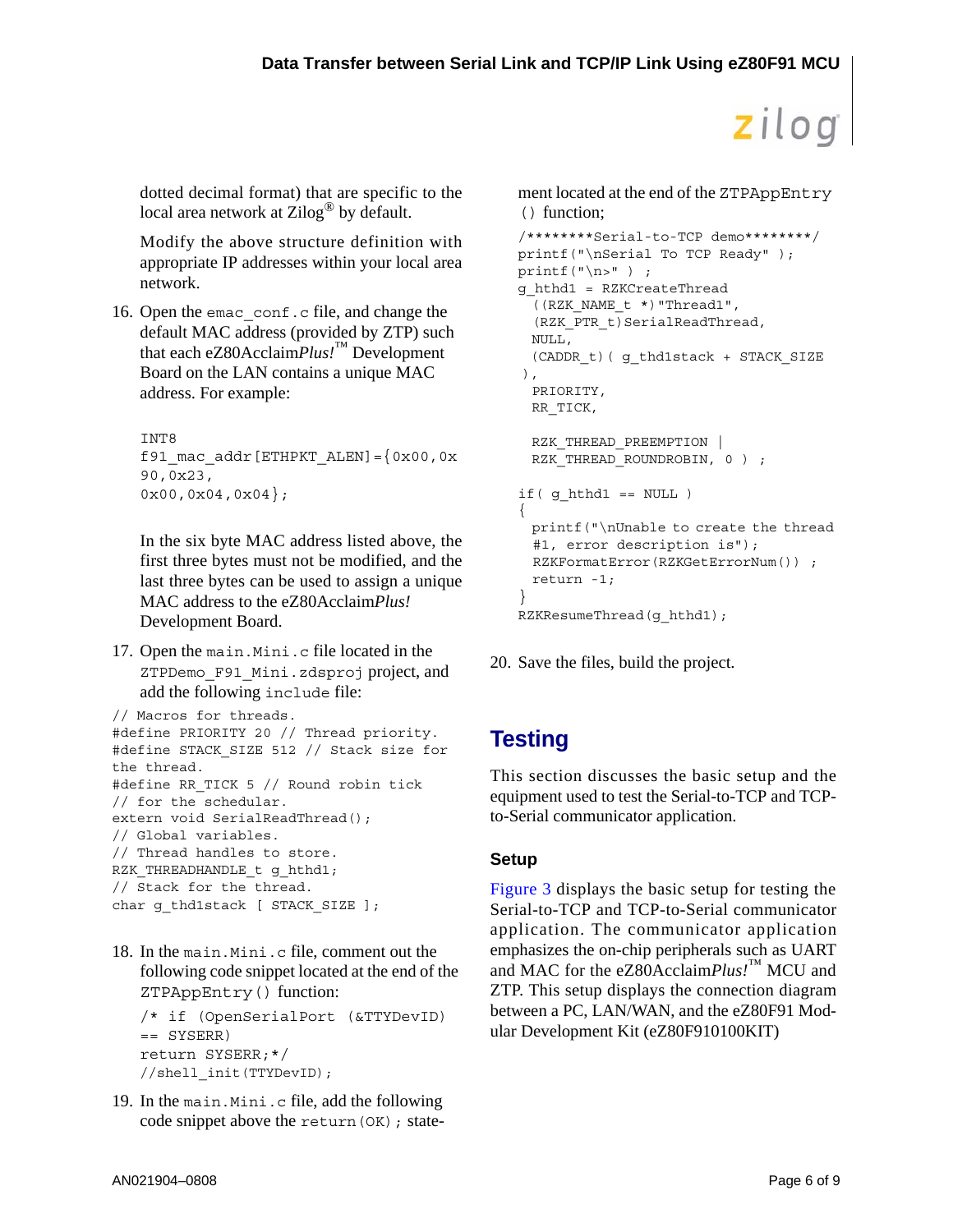

**Figure 3. Test Setup for Serial-to-TCP and TCP-to-Serial Communicator**

### <span id="page-6-1"></span><span id="page-6-0"></span>**Equipment Used**

The hardware and software used in the Serial-to-TCP and TCP-to-Serial communicator application are listed below:

- **•** eZ80F91 Mini Ethernet Module (eZ80F915005MODG) included in the eZ80F91 Modular Development Kit (eZ80F910100KITG)
- **•** PC with an Internet Browser, and HyperTerminal application set to 57.6 Kbps Baud, 8-N-1, with no flow control.
- **•** Zilog TCP/IP Software Suite version 2.1 (ZTP v2.1)
- **•** Zilog Developer Studio II–IDE for eZ80Acclaim!® v4.11 (ZDS II–IDE v4.11)

#### **Results**

The Serial-to-TCP and TCP-to-Serial communicator application is tested and expected results are obtained. Transmission of data from the HTML page to the HyperTerminal application is successful, thereby demonstrating the TCP-to-Serial data transfer mechanism. Similarly, the transmission of data from the HyperTerminal application to the HTML page is successful, thereby demonstrating the Serial-to-TCP data transfer mechanism.

## **Summary**

This application note discusses the functionality of the eZ80F91 MCU as an efficient embedded Serial-to-TCP and TCP-to-Serial communicator. The communicator application described in this document demonstrates both Serial-to-TCP and TCP-to-Serial communication. The eZ80F91 MCU as a Serial-to-TCP and TCP-to-Serial communicator facilitates the transfer of information from the Internet to a serial device located anywhere and vice versa.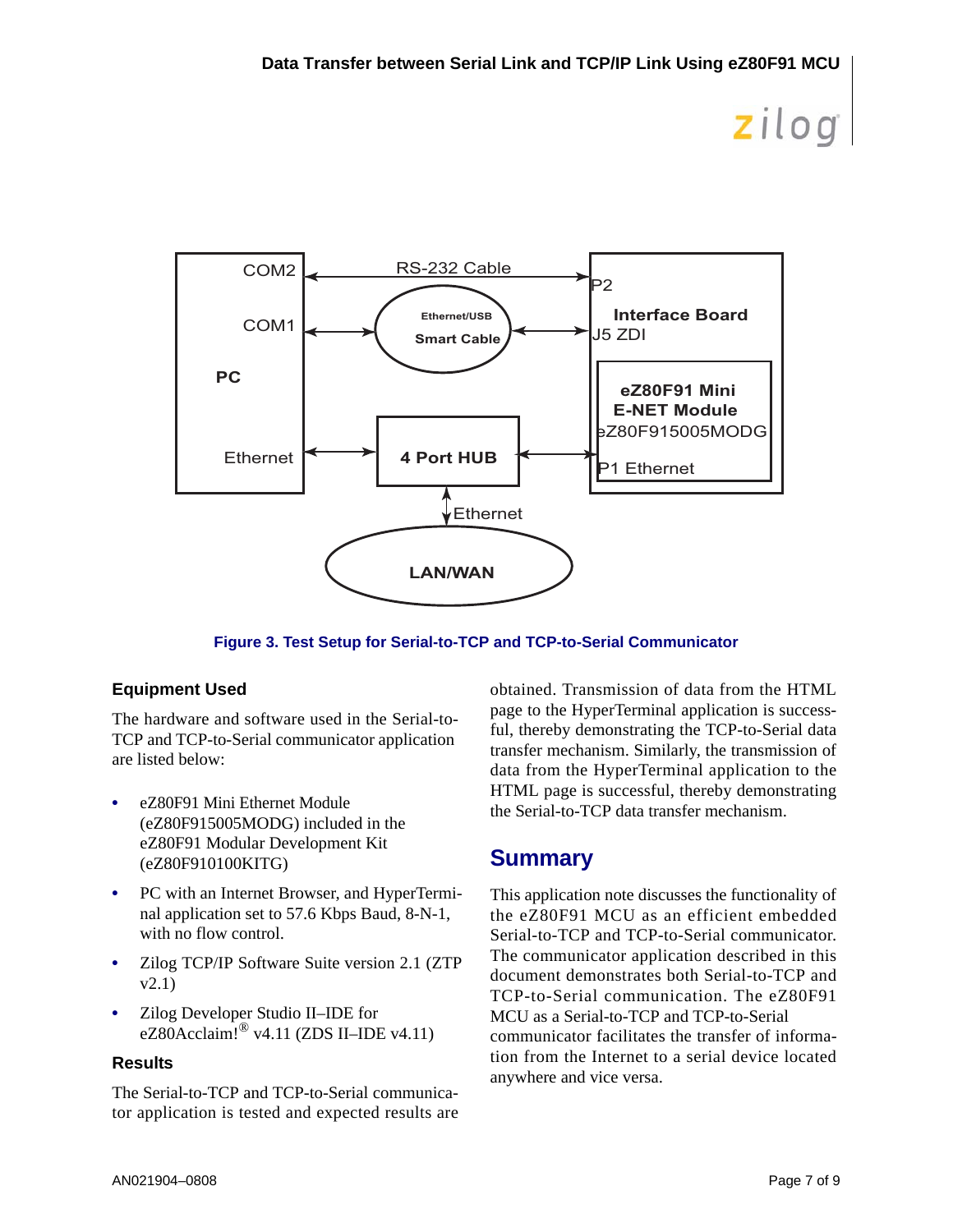## **References**

The documents associated with the eZ80F91 family of microcontrollers, eZ80®, and ZDS II available on www.zilog.com are provided below:

- **•** eZ80® CPU User Manual (UM0077)
- **•** eZ80F91 Mini Enet Module Product Specification (PS0236)
- **•** eZ80F91 Modular Development Kit User Manual (UM0170)
- **•** eZ80F91 Modular Development Kit Quick Start Guide (QS0046)
- **•** Zilog TCP/IP Stack API Reference Manual (RM0040)Zilog TCP/IP Stack API
- **•** Zilog TCP/IP Software Suite Programmers Guide (RM0041)
- **•** Zilog TCP/IP Software Suite Quick Start Guide (QS0049)
- **•** Zilog Developer Studio II eZ80Acclaim!® User Manual (UM0144)